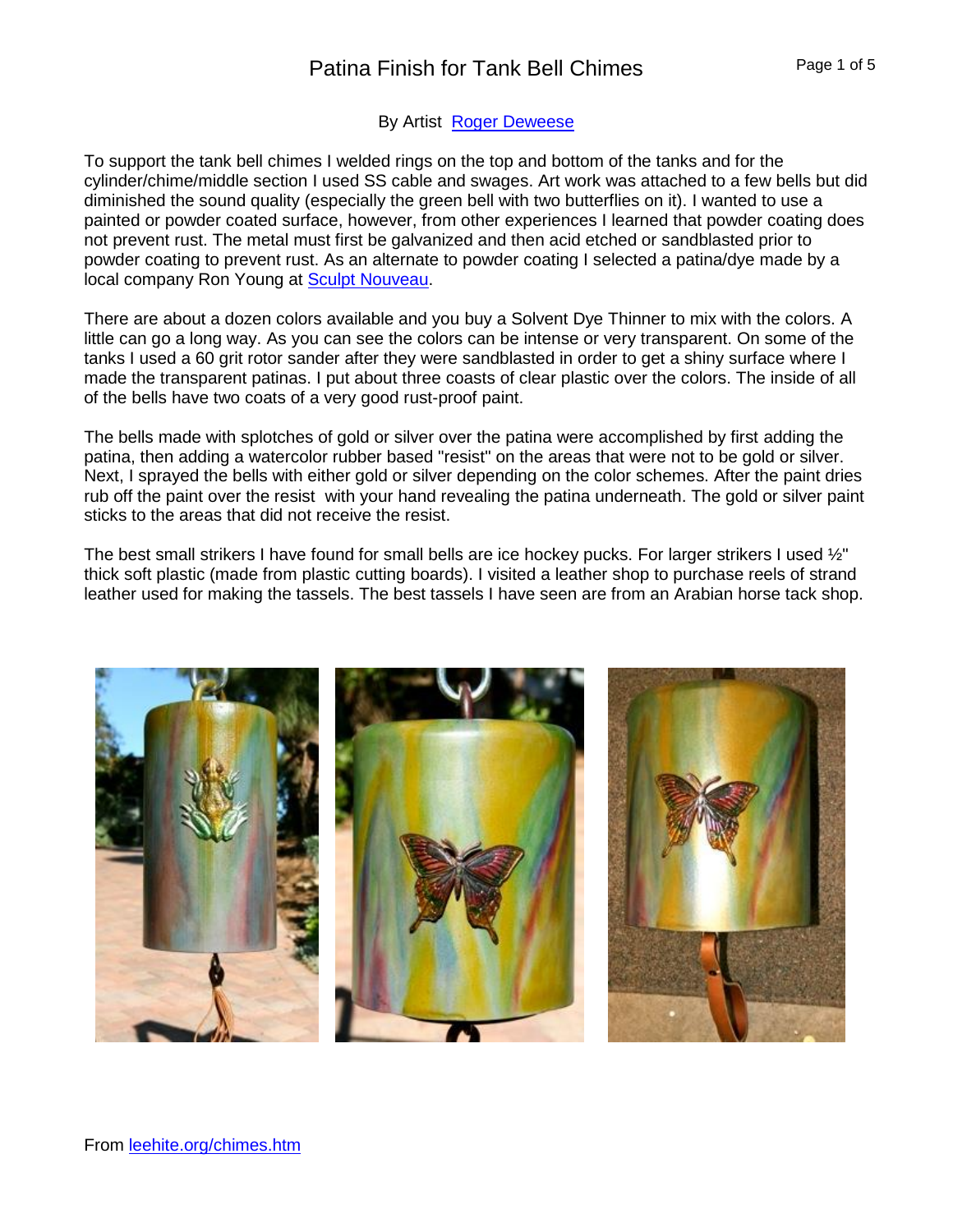

















From [leehite.org/chimes.htm](http://leehite.org/chimes.htm)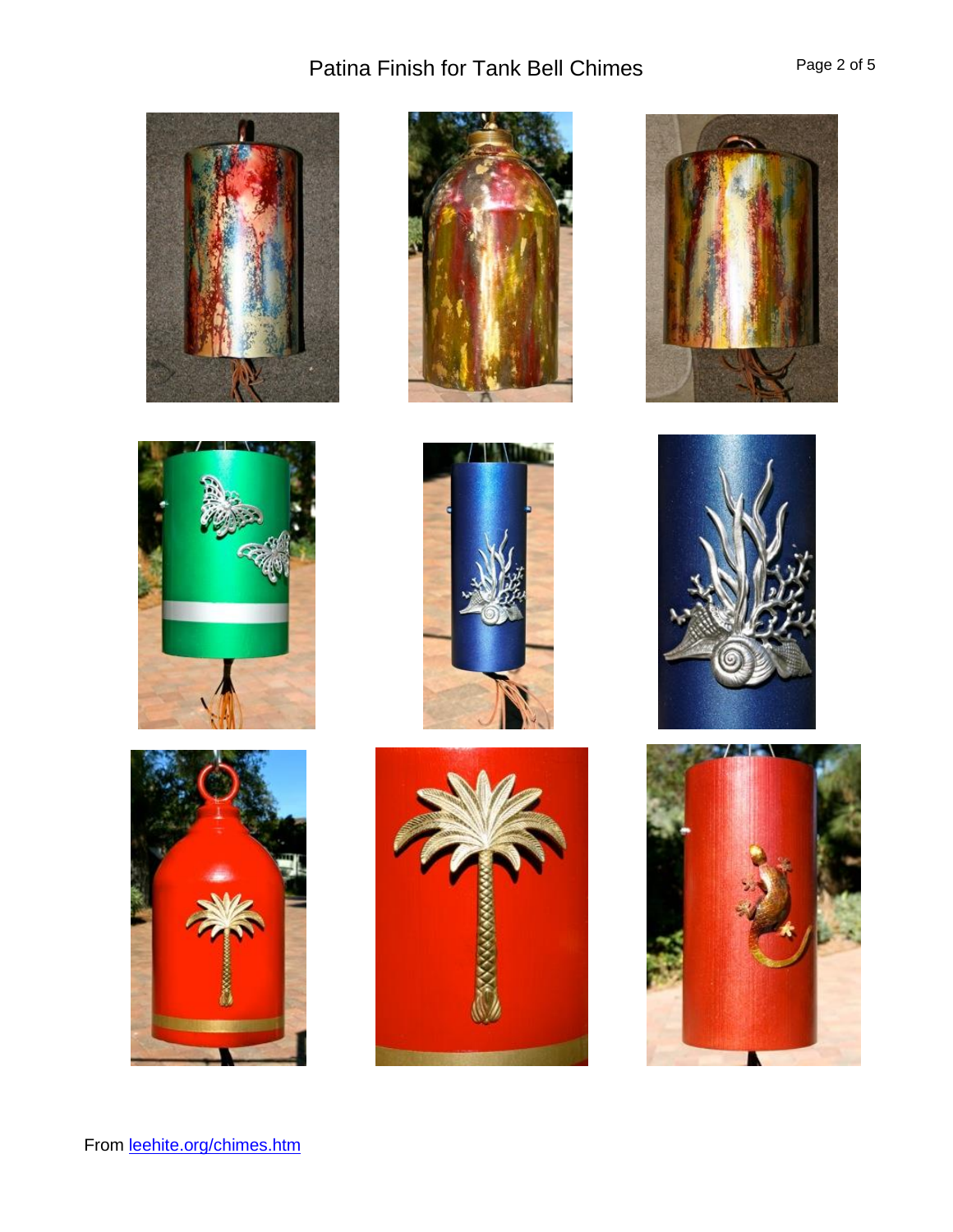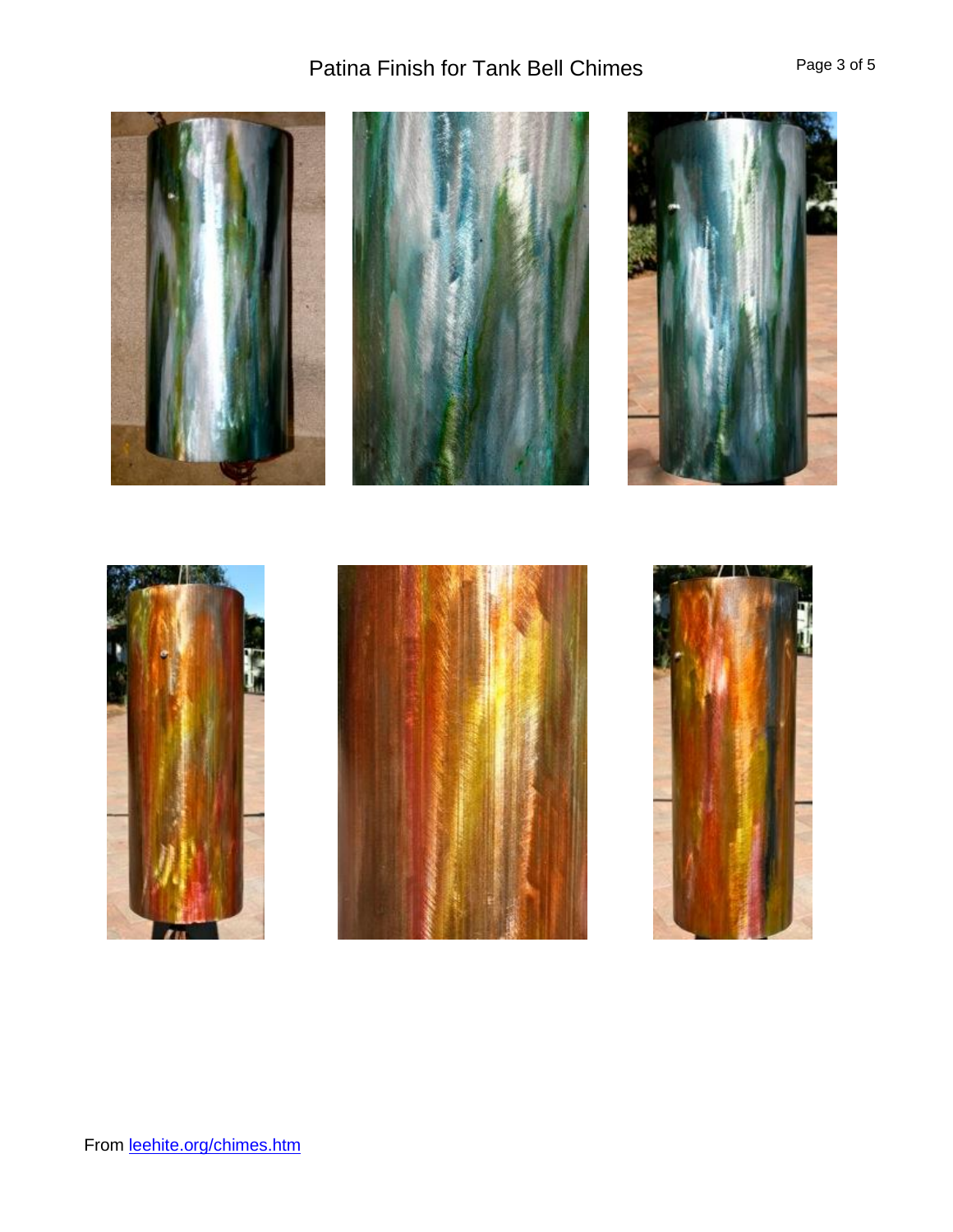